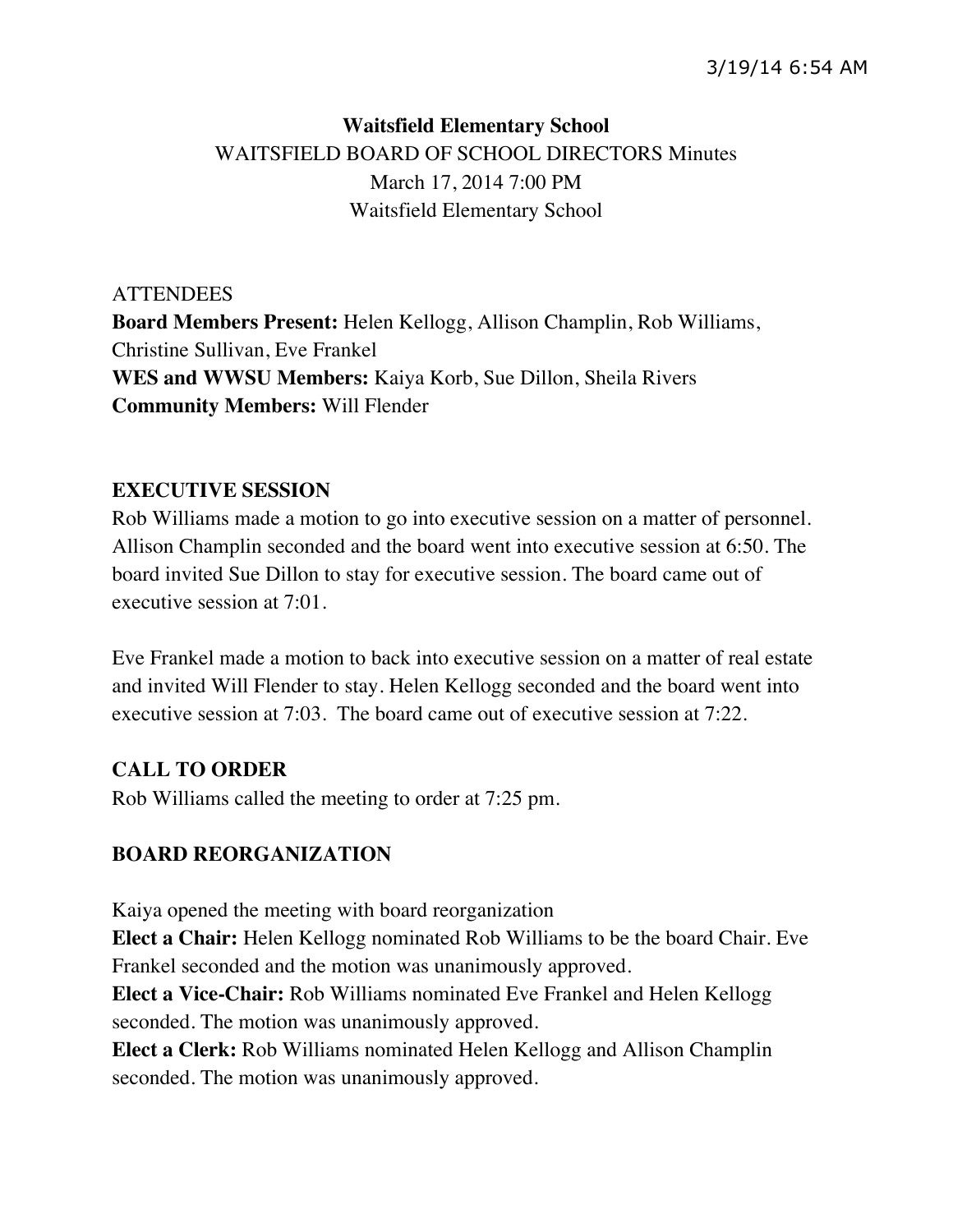**Elect a recording secretary:** Eve Frankel nominated Helen Kellogg and Christine Sullivan seconded. The motion was unanimously approved.

**Elect a WWSU Executive committee representative:** Helen Kellogg nominated Eve Frankel and Rob Williams seconded. The motion was unanimously approved. **Elect WWSU Board Representatives:** Allison, Eve and Rob were nominated. Rob Williams and Eve Frankel seconded. The motion was unanimously approved. **Designate a truant officer:** Kaiya Korb was appointed

**Designate a newspaper of record:** Times Argus and Valley Reporter **Set meeting schedule:** Third Monday of the month at 7 pm

## **APPROVAL OF MINUTES**

Rob Williams made a motion to approve the minutes from the February 17, 2014. Allison Champlin seconded and the motion was unanimously approved.

## **DISCUSSION**

**Audience and Written Communication:** Kaiya indicated a letter had been shared with her for the board, but felt it was appropriate to hold it until the Reduction in Force discussion slated for later in the agenda.

**Recap of annual meeting:** Eve noted it was well attended. There was meaningful discussion around inclusion in the meeting process, through Australian Ballot or other means. Rob Williams will attend the town select board meeting on the topic. Kaiya gave a fantastic presentation of the school. Chris Badger noted the need to capture the quantity of volunteer hours invested in the school and the board discussed adding that to next years' presentation.

**Fall 2013 NECAP Results Overview:** Sheila Rivers reviewed the structure of the NECAP as standards-based assessments. She walked through the tiers of results and subject matter tested, as well as trends over time both for classes and individual students. Kaiya noted that NECAP is only a component of our assessment program – one that merits attention but is not the only tool. Currently we use the data in monthly unit meetings at both the trend and individual levels. The MTSS team is going through the information to identify targets for more focused attention. One noteworthy trend is the increasing success of students with disabilities. VCAT allows very detailed results to understand components that can drive improvement on instruction.

**Hiring/Staffing updates:** Kaiya reached out to the former hiring committee for the French position and posted the position internally. The current teacher has a one year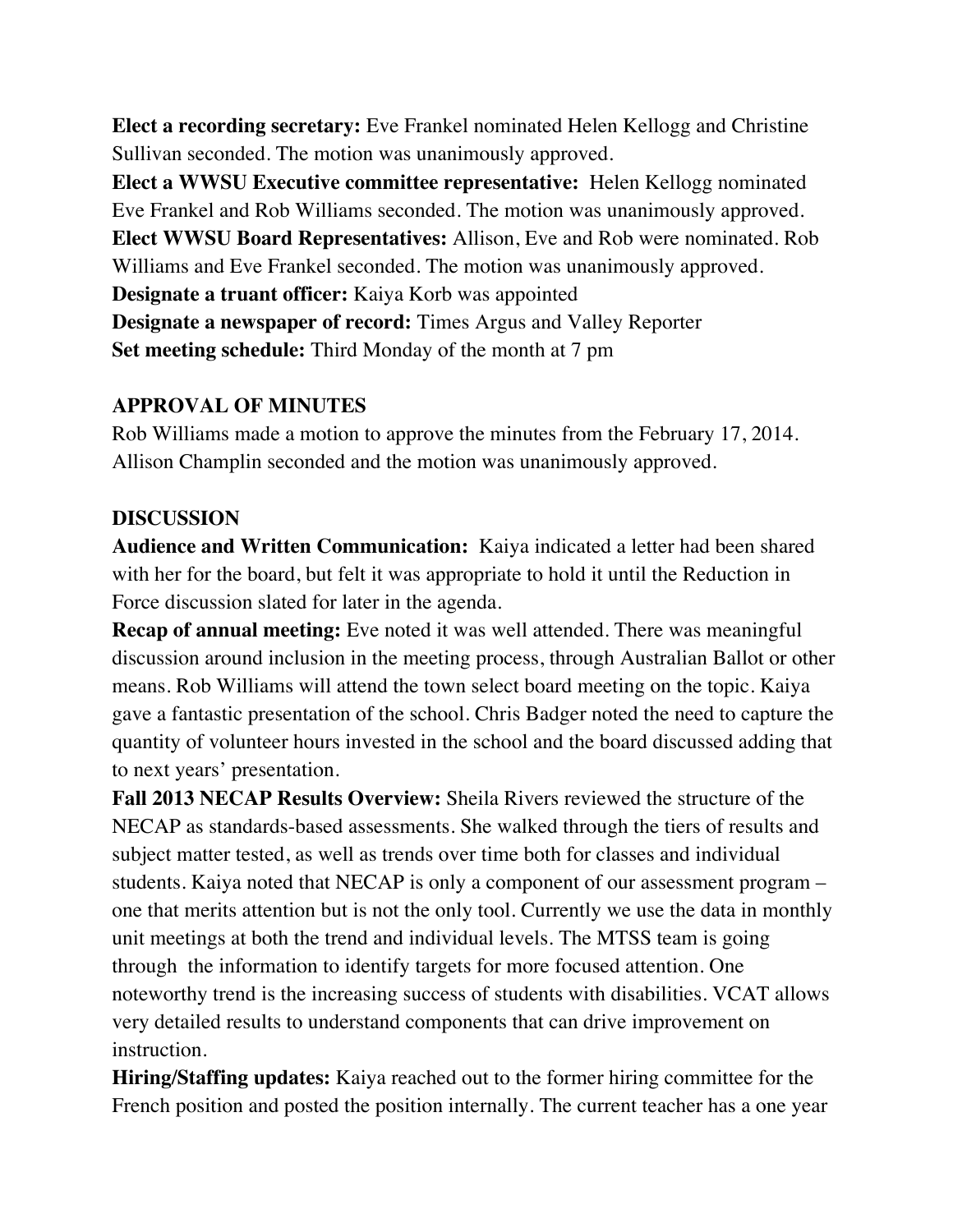contract. Kaiya will ask the committee to make a recommendation at the April board meeting. Kaiya anticipates the kindergarten paraprofessional needs identified for next year can be met with an internal transfer, barring additional students moving in to the school. Math support for the larger  $1<sup>st</sup>$  grade class will also be provided internally. **Community Engagement and Interaction:** The board may join the staff meeting in April to debrief on the town meeting. Rob Williams submitted a letter to the Valley Reporter thanking the community for coming to the school's portion at the town meeting. Christine noted the benefit of the board members attending the PTA meetings and encouraging greater participation. The PTA meets the 2<sup>nd</sup> Thursday of the month.

#### **ACTION**

**The April board meeting** conflicts with school break, and will be rescheduled for Monday, April  $28<sup>th</sup>$ .

**The FY13 Audited Financial Report** The board confirmed the financial report submitted. Helen Kellogg made a motion to approve the audited financial report. Christine Sullivan seconded and the motion was unanimously approved.

**Authorize school credit card:** Rob Williams made a motion to approve the creation of a mastercard business card account through People's United Bank. Allison Champlin seconded and the motion was unanimously approved.

**Renewable energy:** Rob Williams opened the topic of a renewable energy project and requested board approval to create a working group. Kaiya noted that Chris Badger has expressed interest in that topic. The board supported the action.

**Reduction in force:** The board needs to take action to officially reduce the second full time kindergarten teaching position due to a reduction in population at that grade level. The second position to be eliminated is the Title 1 interventionist due to a shift in funding resources and special education needs. The board explored other options for funding the Title 1 interventionist in the interest of keeping Terry Hopper on staff, but alternate resources have not been identified. All noted the quality of Terry's contribution to the school. In light of challenges noted above in reduced funding sources and special needs, the board felt the position could not be continued. Eve noted that the state holds the school boards accountable for making the difficult staffing decisions when the needs shift, and not extend budgets to hold on to beloved staff. Rob Williams made a motion to approve two reductions in force. Allison Champlin seconded and the motion was unanimously approved.